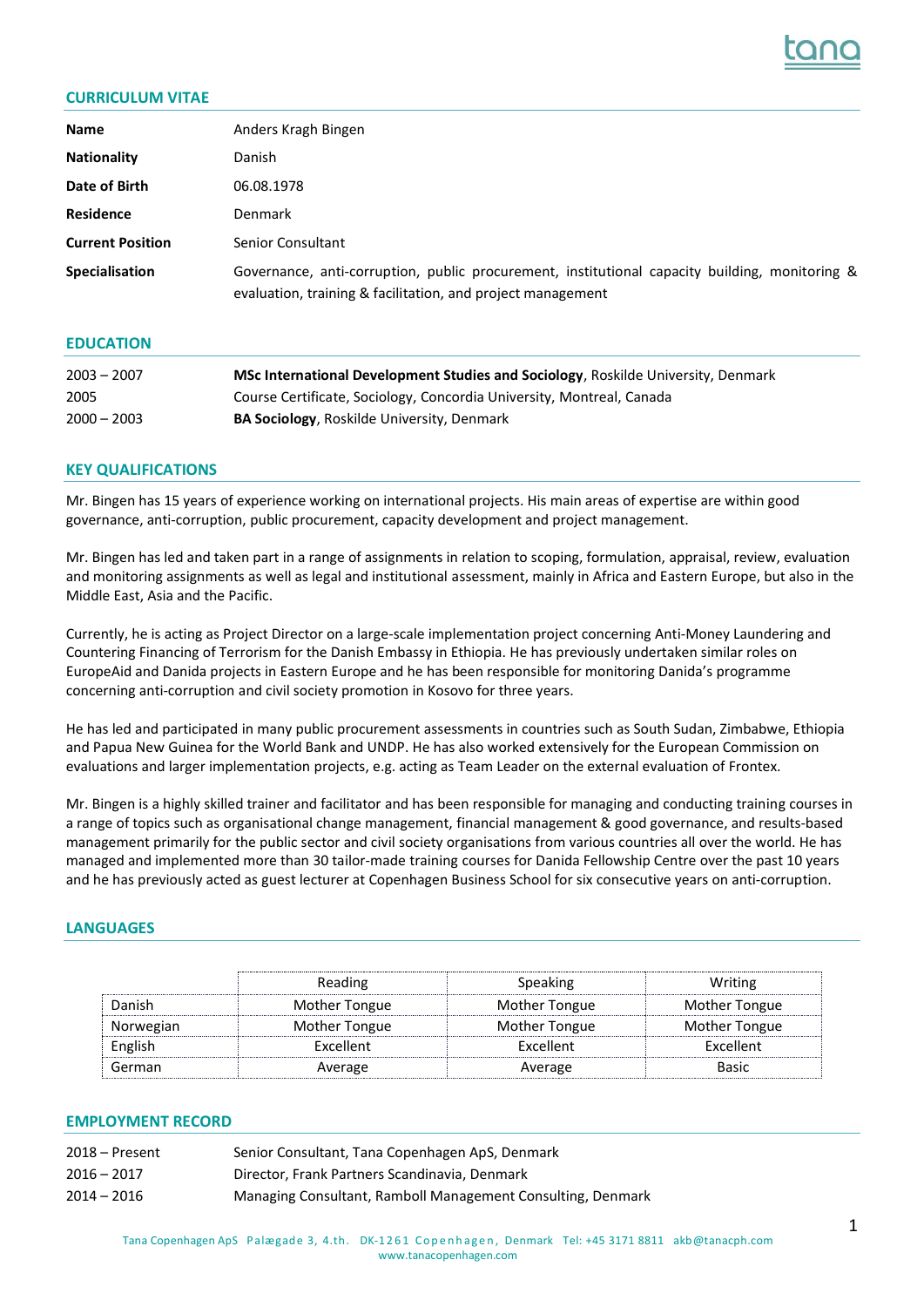

| $2011 - 2014$ | Senior Consultant, Ramboll Management Consulting, Denmark    |
|---------------|--------------------------------------------------------------|
| $2009 - 2010$ | Consultant, Ramboll Management Consulting, Denmark           |
| $2007 - 2008$ | Junior Consultant, Ramboll Management Consulting, Denmark    |
| $2003 - 2007$ | Academic Student Assistant, Nordic Consulting Group, Denmark |

**Countries Worked in:** Bangladesh, Belarus, Denmark, Ethiopia, EU, Germany, Ghana, Greenland, Saudi Arabia, Kosovo, Kyrgyzstan, Lithuania, Papua New Guinea, Russia, South Sudan, Tanzania, Uganda, Ukraine, United Arab Emirates, United Kingdom, Zimbabwe

# **PROFESSIONAL EXPERIENCE**

| May 2019-<br>Danida (RDE)<br><b>Project Director</b><br>Strengthening Ethiopia's Capacity and Regional Engagement on Counter Money<br>Ethiopia<br><b>June 2022</b><br><b>Laundering and Illicit Financial Flows</b><br>Contact:<br>The consultancy provided technical expertise to the Government of Ethiopia on building<br>Alexander<br>and strengthening its anti-money laundering (AML) and countering the financing of<br>Skommer Larsen,<br>terrorism (CFT) capabilities. The support was mainly delivered to the Ethiopian Financial<br>Counselor,<br>Intelligence Centre (EFIC), the Attorney General Office of Ethiopia (AG) and the Ethiopia<br>Regional Affairs,<br>Police University (EPU) in order to develop their operations in line with international best<br>alelar@um.dk<br>practice.<br>Activities performed:<br>Project management<br><b>Quality assurance</b><br>Supporting the core team in relation to results based management<br>Danida Followship<br>November<br>Denmark<br>Course<br><b>Organisational Change Management</b><br>2021-<br>The consultant was responsible for designing and delivering a three-week tailormade<br>Centre (DFC)<br>Manager<br>December<br>course in organisational change management for participants from the public sector,<br>2021<br>Contact: Helle<br>CSOs and professional organisations from Africa, Middle East and South America. The<br>objective of the course was to enable the participants to design strategies and take<br>Jørgensen,<br>Capacity<br>charge of change processes in their own organisations. This was achieved through a<br>Development<br>combination of utilising the participants' own experiences with the provision of cutting |
|----------------------------------------------------------------------------------------------------------------------------------------------------------------------------------------------------------------------------------------------------------------------------------------------------------------------------------------------------------------------------------------------------------------------------------------------------------------------------------------------------------------------------------------------------------------------------------------------------------------------------------------------------------------------------------------------------------------------------------------------------------------------------------------------------------------------------------------------------------------------------------------------------------------------------------------------------------------------------------------------------------------------------------------------------------------------------------------------------------------------------------------------------------------------------------------------------------------------------------------------------------------------------------------------------------------------------------------------------------------------------------------------------------------------------------------------------------------------------------------------------------------------------------------------------------------------------------------------------------------------------------------------------------------------------------------------------------------------------|
|                                                                                                                                                                                                                                                                                                                                                                                                                                                                                                                                                                                                                                                                                                                                                                                                                                                                                                                                                                                                                                                                                                                                                                                                                                                                                                                                                                                                                                                                                                                                                                                                                                                                                                                            |
|                                                                                                                                                                                                                                                                                                                                                                                                                                                                                                                                                                                                                                                                                                                                                                                                                                                                                                                                                                                                                                                                                                                                                                                                                                                                                                                                                                                                                                                                                                                                                                                                                                                                                                                            |
|                                                                                                                                                                                                                                                                                                                                                                                                                                                                                                                                                                                                                                                                                                                                                                                                                                                                                                                                                                                                                                                                                                                                                                                                                                                                                                                                                                                                                                                                                                                                                                                                                                                                                                                            |
|                                                                                                                                                                                                                                                                                                                                                                                                                                                                                                                                                                                                                                                                                                                                                                                                                                                                                                                                                                                                                                                                                                                                                                                                                                                                                                                                                                                                                                                                                                                                                                                                                                                                                                                            |
|                                                                                                                                                                                                                                                                                                                                                                                                                                                                                                                                                                                                                                                                                                                                                                                                                                                                                                                                                                                                                                                                                                                                                                                                                                                                                                                                                                                                                                                                                                                                                                                                                                                                                                                            |
|                                                                                                                                                                                                                                                                                                                                                                                                                                                                                                                                                                                                                                                                                                                                                                                                                                                                                                                                                                                                                                                                                                                                                                                                                                                                                                                                                                                                                                                                                                                                                                                                                                                                                                                            |
|                                                                                                                                                                                                                                                                                                                                                                                                                                                                                                                                                                                                                                                                                                                                                                                                                                                                                                                                                                                                                                                                                                                                                                                                                                                                                                                                                                                                                                                                                                                                                                                                                                                                                                                            |
|                                                                                                                                                                                                                                                                                                                                                                                                                                                                                                                                                                                                                                                                                                                                                                                                                                                                                                                                                                                                                                                                                                                                                                                                                                                                                                                                                                                                                                                                                                                                                                                                                                                                                                                            |
|                                                                                                                                                                                                                                                                                                                                                                                                                                                                                                                                                                                                                                                                                                                                                                                                                                                                                                                                                                                                                                                                                                                                                                                                                                                                                                                                                                                                                                                                                                                                                                                                                                                                                                                            |
|                                                                                                                                                                                                                                                                                                                                                                                                                                                                                                                                                                                                                                                                                                                                                                                                                                                                                                                                                                                                                                                                                                                                                                                                                                                                                                                                                                                                                                                                                                                                                                                                                                                                                                                            |
|                                                                                                                                                                                                                                                                                                                                                                                                                                                                                                                                                                                                                                                                                                                                                                                                                                                                                                                                                                                                                                                                                                                                                                                                                                                                                                                                                                                                                                                                                                                                                                                                                                                                                                                            |
|                                                                                                                                                                                                                                                                                                                                                                                                                                                                                                                                                                                                                                                                                                                                                                                                                                                                                                                                                                                                                                                                                                                                                                                                                                                                                                                                                                                                                                                                                                                                                                                                                                                                                                                            |
|                                                                                                                                                                                                                                                                                                                                                                                                                                                                                                                                                                                                                                                                                                                                                                                                                                                                                                                                                                                                                                                                                                                                                                                                                                                                                                                                                                                                                                                                                                                                                                                                                                                                                                                            |
|                                                                                                                                                                                                                                                                                                                                                                                                                                                                                                                                                                                                                                                                                                                                                                                                                                                                                                                                                                                                                                                                                                                                                                                                                                                                                                                                                                                                                                                                                                                                                                                                                                                                                                                            |
|                                                                                                                                                                                                                                                                                                                                                                                                                                                                                                                                                                                                                                                                                                                                                                                                                                                                                                                                                                                                                                                                                                                                                                                                                                                                                                                                                                                                                                                                                                                                                                                                                                                                                                                            |
|                                                                                                                                                                                                                                                                                                                                                                                                                                                                                                                                                                                                                                                                                                                                                                                                                                                                                                                                                                                                                                                                                                                                                                                                                                                                                                                                                                                                                                                                                                                                                                                                                                                                                                                            |
|                                                                                                                                                                                                                                                                                                                                                                                                                                                                                                                                                                                                                                                                                                                                                                                                                                                                                                                                                                                                                                                                                                                                                                                                                                                                                                                                                                                                                                                                                                                                                                                                                                                                                                                            |
|                                                                                                                                                                                                                                                                                                                                                                                                                                                                                                                                                                                                                                                                                                                                                                                                                                                                                                                                                                                                                                                                                                                                                                                                                                                                                                                                                                                                                                                                                                                                                                                                                                                                                                                            |
|                                                                                                                                                                                                                                                                                                                                                                                                                                                                                                                                                                                                                                                                                                                                                                                                                                                                                                                                                                                                                                                                                                                                                                                                                                                                                                                                                                                                                                                                                                                                                                                                                                                                                                                            |
| Advisor<br>edge academic and consultancy based best practices.                                                                                                                                                                                                                                                                                                                                                                                                                                                                                                                                                                                                                                                                                                                                                                                                                                                                                                                                                                                                                                                                                                                                                                                                                                                                                                                                                                                                                                                                                                                                                                                                                                                             |
| hj@dfcentre.dk                                                                                                                                                                                                                                                                                                                                                                                                                                                                                                                                                                                                                                                                                                                                                                                                                                                                                                                                                                                                                                                                                                                                                                                                                                                                                                                                                                                                                                                                                                                                                                                                                                                                                                             |
| Activities performed:<br>Course development and planning                                                                                                                                                                                                                                                                                                                                                                                                                                                                                                                                                                                                                                                                                                                                                                                                                                                                                                                                                                                                                                                                                                                                                                                                                                                                                                                                                                                                                                                                                                                                                                                                                                                                   |
| Course management                                                                                                                                                                                                                                                                                                                                                                                                                                                                                                                                                                                                                                                                                                                                                                                                                                                                                                                                                                                                                                                                                                                                                                                                                                                                                                                                                                                                                                                                                                                                                                                                                                                                                                          |
| Training (stakeholder management and Theory of Change)                                                                                                                                                                                                                                                                                                                                                                                                                                                                                                                                                                                                                                                                                                                                                                                                                                                                                                                                                                                                                                                                                                                                                                                                                                                                                                                                                                                                                                                                                                                                                                                                                                                                     |
| Action Plan counselling<br>$\blacksquare$                                                                                                                                                                                                                                                                                                                                                                                                                                                                                                                                                                                                                                                                                                                                                                                                                                                                                                                                                                                                                                                                                                                                                                                                                                                                                                                                                                                                                                                                                                                                                                                                                                                                                  |
| July 2021-<br>Kosovo (desk)<br>Sida (Embassy of<br>Evaluator<br>Evaluation of "Development Cooperation between the Ministry of Finance, Property                                                                                                                                                                                                                                                                                                                                                                                                                                                                                                                                                                                                                                                                                                                                                                                                                                                                                                                                                                                                                                                                                                                                                                                                                                                                                                                                                                                                                                                                                                                                                                           |
| November<br>Sweden)<br>Tax Department, in Kosovo and the Swedish Tax Agency"                                                                                                                                                                                                                                                                                                                                                                                                                                                                                                                                                                                                                                                                                                                                                                                                                                                                                                                                                                                                                                                                                                                                                                                                                                                                                                                                                                                                                                                                                                                                                                                                                                               |
| 2021<br>The evaluation focused on assessing to what degree the Swedish support had enabled                                                                                                                                                                                                                                                                                                                                                                                                                                                                                                                                                                                                                                                                                                                                                                                                                                                                                                                                                                                                                                                                                                                                                                                                                                                                                                                                                                                                                                                                                                                                                                                                                                 |
| Contact:<br>Kosovo to obtain an effective property tax system. The support targeted building the                                                                                                                                                                                                                                                                                                                                                                                                                                                                                                                                                                                                                                                                                                                                                                                                                                                                                                                                                                                                                                                                                                                                                                                                                                                                                                                                                                                                                                                                                                                                                                                                                           |
| Erik Pettersson,<br>capacity of the organisations responsible for the tax collection as well as the                                                                                                                                                                                                                                                                                                                                                                                                                                                                                                                                                                                                                                                                                                                                                                                                                                                                                                                                                                                                                                                                                                                                                                                                                                                                                                                                                                                                                                                                                                                                                                                                                        |
| Programme<br>implementation of an IT system to ensure effective local tax collection. The main                                                                                                                                                                                                                                                                                                                                                                                                                                                                                                                                                                                                                                                                                                                                                                                                                                                                                                                                                                                                                                                                                                                                                                                                                                                                                                                                                                                                                                                                                                                                                                                                                             |
| features of the evaluation concerned the sustainability, the effectiveness, and the<br>Manager,                                                                                                                                                                                                                                                                                                                                                                                                                                                                                                                                                                                                                                                                                                                                                                                                                                                                                                                                                                                                                                                                                                                                                                                                                                                                                                                                                                                                                                                                                                                                                                                                                            |
| erik.pettersson@<br>management of the cooperation.                                                                                                                                                                                                                                                                                                                                                                                                                                                                                                                                                                                                                                                                                                                                                                                                                                                                                                                                                                                                                                                                                                                                                                                                                                                                                                                                                                                                                                                                                                                                                                                                                                                                         |
| gov.se                                                                                                                                                                                                                                                                                                                                                                                                                                                                                                                                                                                                                                                                                                                                                                                                                                                                                                                                                                                                                                                                                                                                                                                                                                                                                                                                                                                                                                                                                                                                                                                                                                                                                                                     |
| Activities performed:<br>Desk review<br>$\blacksquare$                                                                                                                                                                                                                                                                                                                                                                                                                                                                                                                                                                                                                                                                                                                                                                                                                                                                                                                                                                                                                                                                                                                                                                                                                                                                                                                                                                                                                                                                                                                                                                                                                                                                     |
| Survey                                                                                                                                                                                                                                                                                                                                                                                                                                                                                                                                                                                                                                                                                                                                                                                                                                                                                                                                                                                                                                                                                                                                                                                                                                                                                                                                                                                                                                                                                                                                                                                                                                                                                                                     |
| Theory of Change and Self-assessment workshops                                                                                                                                                                                                                                                                                                                                                                                                                                                                                                                                                                                                                                                                                                                                                                                                                                                                                                                                                                                                                                                                                                                                                                                                                                                                                                                                                                                                                                                                                                                                                                                                                                                                             |
| Interviews<br>$\blacksquare$                                                                                                                                                                                                                                                                                                                                                                                                                                                                                                                                                                                                                                                                                                                                                                                                                                                                                                                                                                                                                                                                                                                                                                                                                                                                                                                                                                                                                                                                                                                                                                                                                                                                                               |
| Data analysis and report writing                                                                                                                                                                                                                                                                                                                                                                                                                                                                                                                                                                                                                                                                                                                                                                                                                                                                                                                                                                                                                                                                                                                                                                                                                                                                                                                                                                                                                                                                                                                                                                                                                                                                                           |
| Danida (MENA)<br>October<br>Lebanon<br><b>Anti-Corruption</b><br>Appraisal of Anti-Corruption for trust in Lebanon                                                                                                                                                                                                                                                                                                                                                                                                                                                                                                                                                                                                                                                                                                                                                                                                                                                                                                                                                                                                                                                                                                                                                                                                                                                                                                                                                                                                                                                                                                                                                                                                         |
| 2021-<br>(desk)<br>The consultant was tasked to appraise the potential Danish support to a UNDP managed<br><b>Expert</b>                                                                                                                                                                                                                                                                                                                                                                                                                                                                                                                                                                                                                                                                                                                                                                                                                                                                                                                                                                                                                                                                                                                                                                                                                                                                                                                                                                                                                                                                                                                                                                                                   |
| Contact: Sofie<br>anti-corruption programme in Lebanon. The appraisal assessed the relevance and the<br>November                                                                                                                                                                                                                                                                                                                                                                                                                                                                                                                                                                                                                                                                                                                                                                                                                                                                                                                                                                                                                                                                                                                                                                                                                                                                                                                                                                                                                                                                                                                                                                                                           |
| 2021<br>Kallehauge,<br>justification of the programme as well as the partners' capacity and the suggested                                                                                                                                                                                                                                                                                                                                                                                                                                                                                                                                                                                                                                                                                                                                                                                                                                                                                                                                                                                                                                                                                                                                                                                                                                                                                                                                                                                                                                                                                                                                                                                                                  |
| financial management and monitoring of the programme.<br>Specialkonsulent,                                                                                                                                                                                                                                                                                                                                                                                                                                                                                                                                                                                                                                                                                                                                                                                                                                                                                                                                                                                                                                                                                                                                                                                                                                                                                                                                                                                                                                                                                                                                                                                                                                                 |
| sofkal@um.dk                                                                                                                                                                                                                                                                                                                                                                                                                                                                                                                                                                                                                                                                                                                                                                                                                                                                                                                                                                                                                                                                                                                                                                                                                                                                                                                                                                                                                                                                                                                                                                                                                                                                                                               |
| Activities performed:                                                                                                                                                                                                                                                                                                                                                                                                                                                                                                                                                                                                                                                                                                                                                                                                                                                                                                                                                                                                                                                                                                                                                                                                                                                                                                                                                                                                                                                                                                                                                                                                                                                                                                      |
| Desk review<br>$\blacksquare$                                                                                                                                                                                                                                                                                                                                                                                                                                                                                                                                                                                                                                                                                                                                                                                                                                                                                                                                                                                                                                                                                                                                                                                                                                                                                                                                                                                                                                                                                                                                                                                                                                                                                              |
| Interviews<br>$\sim$                                                                                                                                                                                                                                                                                                                                                                                                                                                                                                                                                                                                                                                                                                                                                                                                                                                                                                                                                                                                                                                                                                                                                                                                                                                                                                                                                                                                                                                                                                                                                                                                                                                                                                       |
| Preparation of appraisal report                                                                                                                                                                                                                                                                                                                                                                                                                                                                                                                                                                                                                                                                                                                                                                                                                                                                                                                                                                                                                                                                                                                                                                                                                                                                                                                                                                                                                                                                                                                                                                                                                                                                                            |
| Formulation of recommendations                                                                                                                                                                                                                                                                                                                                                                                                                                                                                                                                                                                                                                                                                                                                                                                                                                                                                                                                                                                                                                                                                                                                                                                                                                                                                                                                                                                                                                                                                                                                                                                                                                                                                             |
|                                                                                                                                                                                                                                                                                                                                                                                                                                                                                                                                                                                                                                                                                                                                                                                                                                                                                                                                                                                                                                                                                                                                                                                                                                                                                                                                                                                                                                                                                                                                                                                                                                                                                                                            |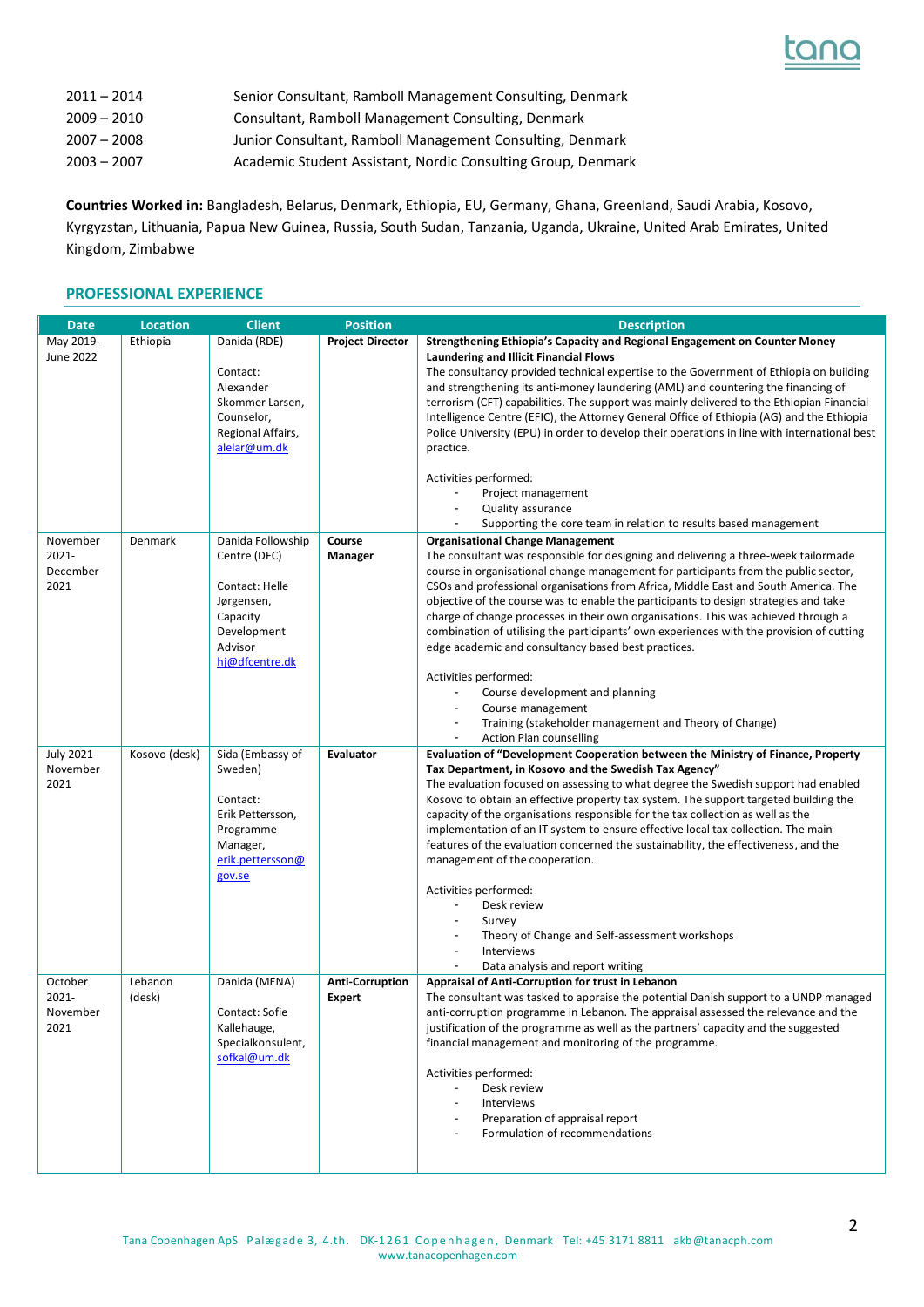

| <b>Date</b><br>August | Location<br>Denmark | <b>Client</b><br>Danida Fellowship | <b>Position</b><br><b>Assistant</b> | <b>Description</b><br>Youth Involvement in Political and Economic Life                                                                                                              |
|-----------------------|---------------------|------------------------------------|-------------------------------------|-------------------------------------------------------------------------------------------------------------------------------------------------------------------------------------|
| 2021-                 |                     | Centre (DFC)                       | Course                              | The course intended to encourage youth participation in the political domain and                                                                                                    |
| Setpember             |                     |                                    | Manager                             | economic development in the participants' respective countries. The course consisted of                                                                                             |
| 2021                  |                     | Contact: Cecilie                   |                                     | a number of tailor-made sessions exemplifying theoretical and practical approaches to                                                                                               |
|                       |                     | Rude,                              |                                     | youth engagement, e.g. through rights, democratic participation and youth inclusion.                                                                                                |
|                       |                     | Capacity                           |                                     | Among others the participants visited Danish youth party organisations, the annual                                                                                                  |
|                       |                     | Development                        |                                     | youth public meeting as well as the Danish youth island.                                                                                                                            |
|                       |                     | Advisor<br>cr@dfcentre.dk          |                                     | Activities performed:                                                                                                                                                               |
|                       |                     |                                    |                                     | Course development and planning                                                                                                                                                     |
|                       |                     |                                    |                                     | Course management                                                                                                                                                                   |
|                       |                     |                                    |                                     | <b>Training</b>                                                                                                                                                                     |
|                       |                     |                                    |                                     | <b>Action Plan counselling</b>                                                                                                                                                      |
| July 2020-            | Kosovo (desk)       | Sida (Embassy of                   | <b>Evaluator</b>                    | Evaluation of "Capacity Development in the Field of Policy Development and                                                                                                          |
| December              |                     | Sweden)                            |                                     | Coordination"                                                                                                                                                                       |
| 2020                  |                     | Contact:                           |                                     | The object of the evaluation was to assess to what extent Sida had managed to<br>contribute to improved policy development in Kosovo. The intervention focused on                   |
|                       |                     | Erik Pettersson,                   |                                     | supporting the formulation of a better regulation strategy and developing concept                                                                                                   |
|                       |                     | Programme                          |                                     | documents for policy decision making. Furthermore, the project included capacity                                                                                                    |
|                       |                     | Manager,                           |                                     | building activities in relation to policy communication, work planning and coordination                                                                                             |
|                       |                     | erik.pettersson@                   |                                     | between ministries.                                                                                                                                                                 |
|                       |                     | gov.se                             |                                     |                                                                                                                                                                                     |
|                       |                     |                                    |                                     | Activities performed:                                                                                                                                                               |
|                       |                     |                                    |                                     | Desk review<br>$\blacksquare$<br>Survey                                                                                                                                             |
|                       |                     |                                    |                                     | Theory of Change and Self-assessment workshops                                                                                                                                      |
|                       |                     |                                    |                                     | <b>Interviews</b><br>$\blacksquare$                                                                                                                                                 |
|                       |                     |                                    |                                     | Data analysis and report writing                                                                                                                                                    |
| January               | Denmark             | Danida Fellowship                  | Course                              | Increased Performance through Strategic Leadership & Change Management (5                                                                                                           |
| 2019-                 |                     | Centre (DFC)                       | Manager                             | courses)                                                                                                                                                                            |
| November<br>2020      |                     | Contact: Annette                   |                                     | The learning objective of the course was to enable the participants to assess capacity<br>development needs and to define strategies for their organisations as leaders and to take |
|                       |                     | Kaalund-                           |                                     | charge of change processes as managers. The three-week course consisted of four                                                                                                     |
|                       |                     | Jørgensen,                         |                                     | modules (international development trends, public sector reform trends, leadership &                                                                                                |
|                       |                     | Capacity                           |                                     | capacity development, and change management). All course participants developed a                                                                                                   |
|                       |                     | Development                        |                                     | specific Action Plan as a way of improving the performance of their home institution.                                                                                               |
|                       |                     | Advisor                            |                                     | Activities performed:                                                                                                                                                               |
|                       |                     | akj@dfcentre.dk                    |                                     | Course development and planning                                                                                                                                                     |
|                       |                     |                                    |                                     | Course management<br>Training (transparency & accountability and LFA)<br>$\overline{\phantom{a}}$                                                                                   |
|                       |                     |                                    |                                     | <b>Action Plan counselling</b>                                                                                                                                                      |
| November              | Denmark and         | Danida Fellowship                  | Course                              | Financial Management & Good Governance in the Public Sector (18 courses)                                                                                                            |
| 2012-                 | Ghana               | Centre (DFC)                       | Manager                             | The learning objective of the course was to enable the participants to take charge of all                                                                                           |
| October               |                     |                                    |                                     | the steps in the public financial management cycle, including planning and budgeting,                                                                                               |
| 2020                  |                     | Contact: Annette                   |                                     | budget execution, reporting and auditing. The course also entailed key good governance                                                                                              |
|                       |                     | Kaalund-                           |                                     | aspects such as anti-corruption and public procurement. All course participants<br>developed a specific Action Plan as a way of improving the performance of their home             |
|                       |                     | Jørgensen,<br>Capacity             |                                     | institution. Different versions of the course were held in Denmark and in Ghana.                                                                                                    |
|                       |                     | Development                        |                                     |                                                                                                                                                                                     |
|                       |                     | Advisor                            |                                     | Activities performed:                                                                                                                                                               |
|                       |                     | akj@dfcentre.dk                    |                                     | Course development and planning                                                                                                                                                     |
|                       |                     |                                    |                                     | Course management                                                                                                                                                                   |
|                       |                     |                                    |                                     | Training (anti-corruption, public procurement and LFA)<br><b>Action Plan counselling</b>                                                                                            |
| April 2020-           | Kenya (desk         | GIZ Kenya                          | Procurement                         | Study on e-procurement and Public Complaints Management Mechanisms in Kenya                                                                                                         |
| June 2020             | study)              | Contact: Andrew                    | <b>Expert</b>                       | The consultancy provided technical expertise and advise to GIZ in their preparations of                                                                                             |
|                       |                     | Buluma, Technical                  |                                     | their next governance programme in Kenya. The team reviewed the current good                                                                                                        |
|                       |                     | Advisor,                           |                                     | governance programme and provided an analysis of the existing public procurement and                                                                                                |
|                       |                     | andrew.buluma@                     |                                     | complaints management framework. This resulted in recommendations as to future                                                                                                      |
|                       |                     | giz.de                             |                                     | interventions for GIZ in Kenya with regards to e-procurement and complaints                                                                                                         |
|                       |                     |                                    |                                     | mechanisms.                                                                                                                                                                         |
|                       |                     |                                    |                                     | Activities performed:                                                                                                                                                               |
|                       |                     |                                    |                                     | Desk review                                                                                                                                                                         |
|                       |                     |                                    |                                     | Stakeholder interviews                                                                                                                                                              |
|                       |                     |                                    |                                     | Procurement analysis                                                                                                                                                                |
|                       |                     |                                    |                                     | Recommendations                                                                                                                                                                     |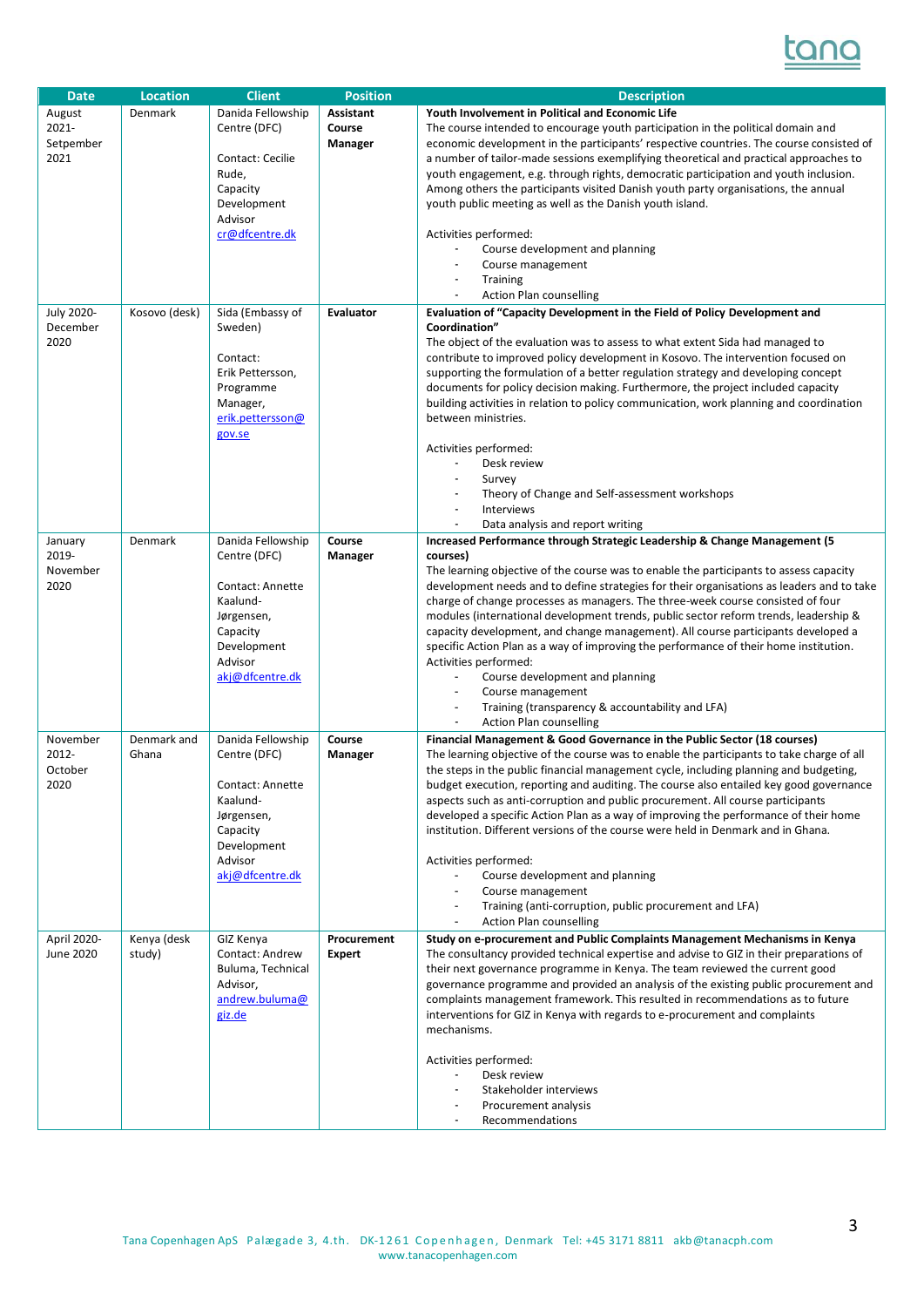

| <b>Date</b>  | <b>Location</b> | <b>Client</b>                  | <b>Position</b>        | <b>Description</b>                                                                                                                                                                    |
|--------------|-----------------|--------------------------------|------------------------|---------------------------------------------------------------------------------------------------------------------------------------------------------------------------------------|
| June 2019-   | Ukraine         | Danida (EUN)                   | <b>Anti-Corruption</b> | Scoping and Formulation of the EU Anti-Corruption Initiative in Ukraine Phase II (2020-                                                                                               |
| December     |                 | Contact: Mikael                | <b>Expert</b>          | 2025)                                                                                                                                                                                 |
| 2019         |                 | Erbs-Jørgensen,                |                        | The consultant was part of a team tasked to identify and assess relevant engagements                                                                                                  |
|              |                 | Senior Adviser,                |                        | and implementation mechanisms for the joint EU and Danida anti-corruption                                                                                                             |
|              |                 | mikerb@um.dk                   |                        | programme. The team met with the main Ukrainian counterparts in the fight against                                                                                                     |
|              |                 |                                |                        | corruption from the public sector at both the central and the local level, the civil society,                                                                                         |
|              |                 |                                |                        | and the private sector. The focus on business integrity was new to the programme and                                                                                                  |
|              |                 |                                |                        | the team also explored and further developed the concept of Integrity Cities. The team                                                                                                |
|              |                 |                                |                        | provided an elaborated programme document as well as a number of relevant                                                                                                             |
|              |                 |                                |                        | Development Engagement Documents (DED).                                                                                                                                               |
|              |                 |                                |                        |                                                                                                                                                                                       |
|              |                 |                                |                        | Activities performed:                                                                                                                                                                 |
|              |                 |                                |                        | Desk review<br>Field missions and stakeholder interviews                                                                                                                              |
|              |                 |                                |                        | Formulation of programme document and DED                                                                                                                                             |
|              |                 |                                |                        | Briefings and debriefings                                                                                                                                                             |
| September    | Kosovo          | Danida (EUN)                   | Monitoring             | Monitoring and Reporting of "Support to Good Governance in Kosovo"                                                                                                                    |
| 2016-June    |                 |                                | Consultant             | Danida's programme in Kosovo supported two projects; strengthening anti-corruption                                                                                                    |
| 2019         |                 | Contact:                       |                        | efforts and democratic civil society promotion. The anti-corruption projects focused on                                                                                               |
|              |                 | Lotte Mindedal,                |                        | suppression and prevention of corruption supporting institutions such as the Kosovo                                                                                                   |
|              |                 | Bistandsråd,                   |                        | Anti-Corruption Agency, the Public Prosecutor's Office, and Kosovo Police. The civil                                                                                                  |
|              |                 | lotmin@um.dk                   |                        | society project was essentially a grant scheme providing project and institutional grants                                                                                             |
|              |                 |                                |                        | to organisations promoting democratic awareness and political rights.                                                                                                                 |
|              |                 |                                |                        |                                                                                                                                                                                       |
|              |                 |                                |                        | Activities performed:<br>Quality assurance                                                                                                                                            |
|              |                 |                                |                        | Reporting<br>$\overline{\phantom{a}}$                                                                                                                                                 |
|              |                 |                                |                        | Monitoring project progress<br>$\overline{\phantom{a}}$                                                                                                                               |
|              |                 |                                |                        | Suggesting adjustments to the implementation of the projects                                                                                                                          |
| January      | Global (desk    | Danida (KFU)                   | <b>Anti-Corruption</b> | Desk Appraisal of Anti-Corruption Programme 2019-2022                                                                                                                                 |
| $2019 -$     | study)          |                                | <b>Expert</b>          | The consultant was responsible for appraising Danida's global anti-corruption                                                                                                         |
| February     |                 | Contact:                       |                        | programme encompassing 9 development engagements with stakeholders such as                                                                                                            |
| 2019         |                 | Adwan Mohamad,                 |                        | UNODC, Transparency International, and the Maritime Anti-Corruption Network. The                                                                                                      |
|              |                 | Head of Section,               |                        | consultant provided recommendations on e.g. the programme's theory of change, the                                                                                                     |
|              |                 | <b>Technical Quality</b>       |                        | selection pf partners, and the results framework.                                                                                                                                     |
|              |                 | Support                        |                        |                                                                                                                                                                                       |
|              |                 | Adwmoh@um.dk                   |                        | Activities performed:<br>Desk review                                                                                                                                                  |
|              |                 |                                |                        | Preparation of appraisal report<br>$\blacksquare$                                                                                                                                     |
|              |                 |                                |                        | Formulation of recommendations                                                                                                                                                        |
|              |                 |                                |                        |                                                                                                                                                                                       |
| October      | Ukraine         | Danida (EUN)                   | <b>Anti-Corruption</b> | Preparation of the Scoping and Formulation of the EU Anti-Corruption Initiative in                                                                                                    |
| $2018 -$     |                 | Contact: Mikael                | <b>Expert</b>          | <b>Ukraine Phase II (2020-2024)</b>                                                                                                                                                   |
| December     |                 | Erbs-Jørgensen,                |                        | The Consultant and the team assisted EUN in assessing the programme's concept note as                                                                                                 |
| 2018         |                 | Senior Adviser<br>mikerb@um.dk |                        | well as producing an Action Document for the subsequent formulation process, including<br>description of the action, the of change and results/framework and indicators.              |
|              |                 |                                |                        | Furthermore, the team identified and assessed engagement opportunities in alignment                                                                                                   |
|              |                 |                                |                        | with the concept note and mapped existing programmes within good governance and                                                                                                       |
|              |                 |                                |                        | anti-corruption.                                                                                                                                                                      |
|              |                 |                                |                        |                                                                                                                                                                                       |
|              |                 |                                |                        | Activities performed:                                                                                                                                                                 |
|              |                 |                                |                        | Desk review                                                                                                                                                                           |
|              |                 |                                |                        | Stakeholder consultations                                                                                                                                                             |
|              |                 |                                |                        | Preparation of Action Document<br>Formulation of recommendations<br>$\blacksquare$                                                                                                    |
| April - June | Ukraine (desk   | Danida (EUN)                   | <b>Team Leader</b>     | Analysis of Danish experiences in innovation for Ukrainian inspiration                                                                                                                |
| 2018         | study)          |                                |                        | The consultancy formulated a policy paper identifying selected aspects of Danish                                                                                                      |
|              |                 |                                |                        | innovation policies and best practice examples. The examples focused on the                                                                                                           |
|              |                 |                                |                        | cooperation between public and private sector counterparts.                                                                                                                           |
|              |                 |                                |                        |                                                                                                                                                                                       |
|              |                 |                                |                        | The paper established the foundation for Danish innovation policy produced key policy                                                                                                 |
|              |                 |                                |                        | recommendations with specific suggestions as to how they Ukraine could be inspired.                                                                                                   |
|              |                 |                                |                        |                                                                                                                                                                                       |
|              |                 |                                |                        | The paper included a brief overview of the legislative framework of innovation policy in<br>Denmark, e.g. in terms of how "innovation", "cluster", and "start-up" are defined as well |
|              |                 |                                |                        | as potential incentives to develop an innovation ecosystem.                                                                                                                           |
|              |                 |                                |                        |                                                                                                                                                                                       |
|              |                 |                                |                        | The target group was the Ukrainian Government and other participants at the reform                                                                                                    |
|              |                 |                                |                        | conference in Copenhagen.                                                                                                                                                             |
|              |                 |                                |                        |                                                                                                                                                                                       |
|              |                 |                                |                        | The methodology was based on a desk review of selected Danish innovation policies<br>focusing on private sector development and will include interviews with relevant                 |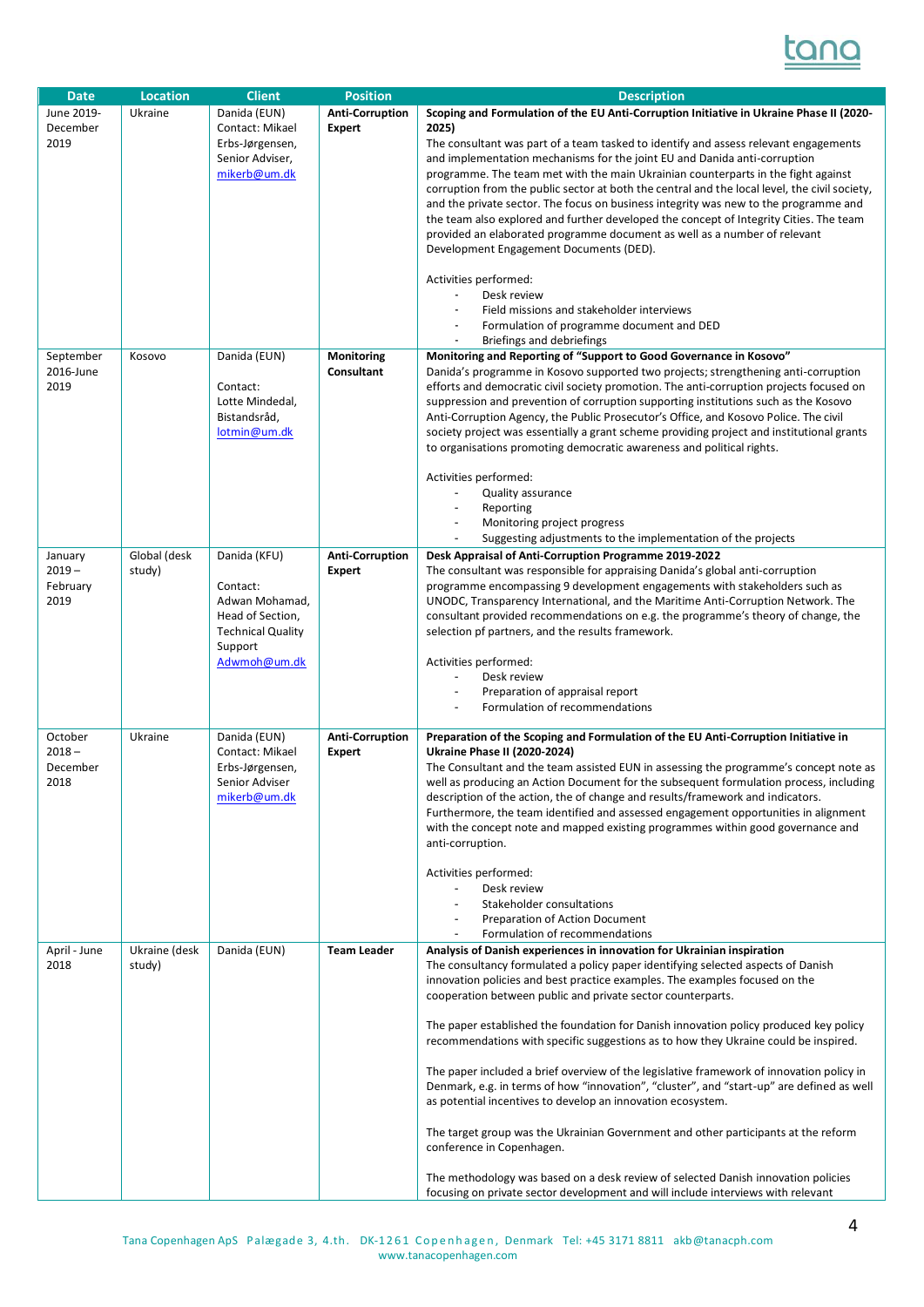

| <b>Date</b>                           | <b>Location</b>                                                                 | <b>Client</b>                                                                                                                                             | <b>Position</b>              | <b>Description</b>                                                                                                                                                                                                                                                                                                                                                                                                                                                                                                                                                                                                                                                                                                                                                                                                                                |
|---------------------------------------|---------------------------------------------------------------------------------|-----------------------------------------------------------------------------------------------------------------------------------------------------------|------------------------------|---------------------------------------------------------------------------------------------------------------------------------------------------------------------------------------------------------------------------------------------------------------------------------------------------------------------------------------------------------------------------------------------------------------------------------------------------------------------------------------------------------------------------------------------------------------------------------------------------------------------------------------------------------------------------------------------------------------------------------------------------------------------------------------------------------------------------------------------------|
|                                       |                                                                                 |                                                                                                                                                           |                              | counterparts such as the Agency for Digitisation, the Danish Business Authority, the<br>Danish Tax Authorities, the Centre for Public Innovation and Business Region Aarhus.<br>Interviews was also carried out with relevant Ukrainian authorities, including the Reform                                                                                                                                                                                                                                                                                                                                                                                                                                                                                                                                                                         |
|                                       |                                                                                 |                                                                                                                                                           |                              | Delivery Office, and private sector representatives in order to contextualise their needs.                                                                                                                                                                                                                                                                                                                                                                                                                                                                                                                                                                                                                                                                                                                                                        |
| April - May<br>2018                   | Ukraine                                                                         | Danida (EUACI)                                                                                                                                            | Procurement<br><b>Expert</b> | European Union Anti-Corruption Initiative in Ukraine<br>The consultant reviewed and worked with the EUACI experts and provided them with<br>concrete support on TOR drafting and complying with the necessary Danida procurement<br>regulations.<br>Activities performed:                                                                                                                                                                                                                                                                                                                                                                                                                                                                                                                                                                         |
|                                       |                                                                                 |                                                                                                                                                           |                              | Advise on following Danida's procurement guidelines<br>Assistance and quality assurance of ToRs<br>Assistance in the formulation of a tender plan                                                                                                                                                                                                                                                                                                                                                                                                                                                                                                                                                                                                                                                                                                 |
| February<br>$2018 - April$<br>2018    | Germany                                                                         | Help<br>Contact:<br>Marion Gnanko,<br><b>Quality Assurance</b><br>Coordinator,<br>gnanko@help-<br>ev.de                                                   | Procurement<br><b>Expert</b> | Review of Procurement Policy, procedures and tools (Procurement Manual)<br>The consultant was responsible for reviewing, improving and strengthening the<br>procurement procedures and tools for the German humanitarian NGO, Help. The<br>method focused on ensuring a practically-oriented and user-friendly approach, which<br>was aligned to organisational and donor requirements meeting international best<br>practice. Furthermore, the consultant developed and delivered a training of trainers<br>(TOT) session for the organisation at their headquarters in Bonn.<br>Activities performed:<br>Analysis and review<br>Staff interviews<br>Development of TOT material and tools<br>Implementation of a TOT                                                                                                                            |
| <b>July 2016-</b><br>December<br>2017 | Ivory Coast,<br>Morocco,<br>Cameroun,<br>Tanzania and<br>Zambia (desk<br>study) | African<br>Development<br>Bank (Ramboll)<br>Contact: Frederic<br>Pradelle, Team<br>Leader,<br>fpradelle@rambol<br>I.com                                   | <b>Policy Specialist</b>     | Transport Emission Mapping, Monitoring and Capacity Building in five Selected African<br><b>Cities</b><br>The African Development Bank supported the installation of Air Quality monitoring<br>equipment in five African cities. The assignment encompassed a legal and institutional<br>analysis of the capacity of the relevant authorities in all five countries as to managing the<br>air quality in a sustainable manner.<br>The consultant was responsible for assessing the legal and institutional framework<br>guiding the environmental management and in particular the air quality in the 5 African<br>cities.                                                                                                                                                                                                                        |
| October<br>2014-<br>October<br>2017   | Denmark and<br>Uganda                                                           | Danida Fellowship<br>Centre (DFC)<br>Contact: Annette<br>Kaalund-<br>Jørgensen,<br>Capacity<br>Development<br>Advisor,<br>akj@dfcentre.dk                 | Course<br>Manager            | Public Sector Leadership (5 courses in total)<br>The objective of the course was to improve the professional skills of the fellows based on<br>an enhanced understanding of public sector governance, leadership and management<br>tools and approaches. The competence building improved the fellows' ability to diagnose<br>challenges and utilize opportunities for improving public value and poverty reduction by<br>implementing adjustments to the management in their respective institutions. The first<br>three weeks of the course were conducted in Denmark while the final week was carried<br>out in Uganda.<br>Activities performed:<br>Course development<br>Course management<br><b>Training</b><br><b>Action Plan Counselling</b>                                                                                               |
| July 2014 -<br><b>July 2015</b>       | EU                                                                              | Frontex<br>(European<br>Commission)<br>Contact: Michael<br>Juritsch, Strategic<br>Planner and<br>Controller,<br>Frontex,<br>frontex@frontex.<br>europa.eu | <b>Team Leader</b>           | External evaluation of Frontex under Article 33 of the Frontex Regulation, EU, 2014-<br>2015<br>The consultant acted as the project manager on the external evaluation of Frontex - the<br>European Agency for the Management of Operational Cooperation at the External<br>Borders of the Member States of the European Union. The tasks of the evaluators were<br>to carry out an evaluation of the Frontex Regulation and to assess its implementation.<br>The evaluation provided Frontex's Management Board with recommendations on<br>possible changes to the Frontex Regulation, the Agency and its working practices.<br>Activities performed:<br>Team leader of 5<br>Design of research methodology (surveys, interviews, case studies)<br>Oversight of evaluation implementation<br>Quality assurance of all products<br>$\blacksquare$ |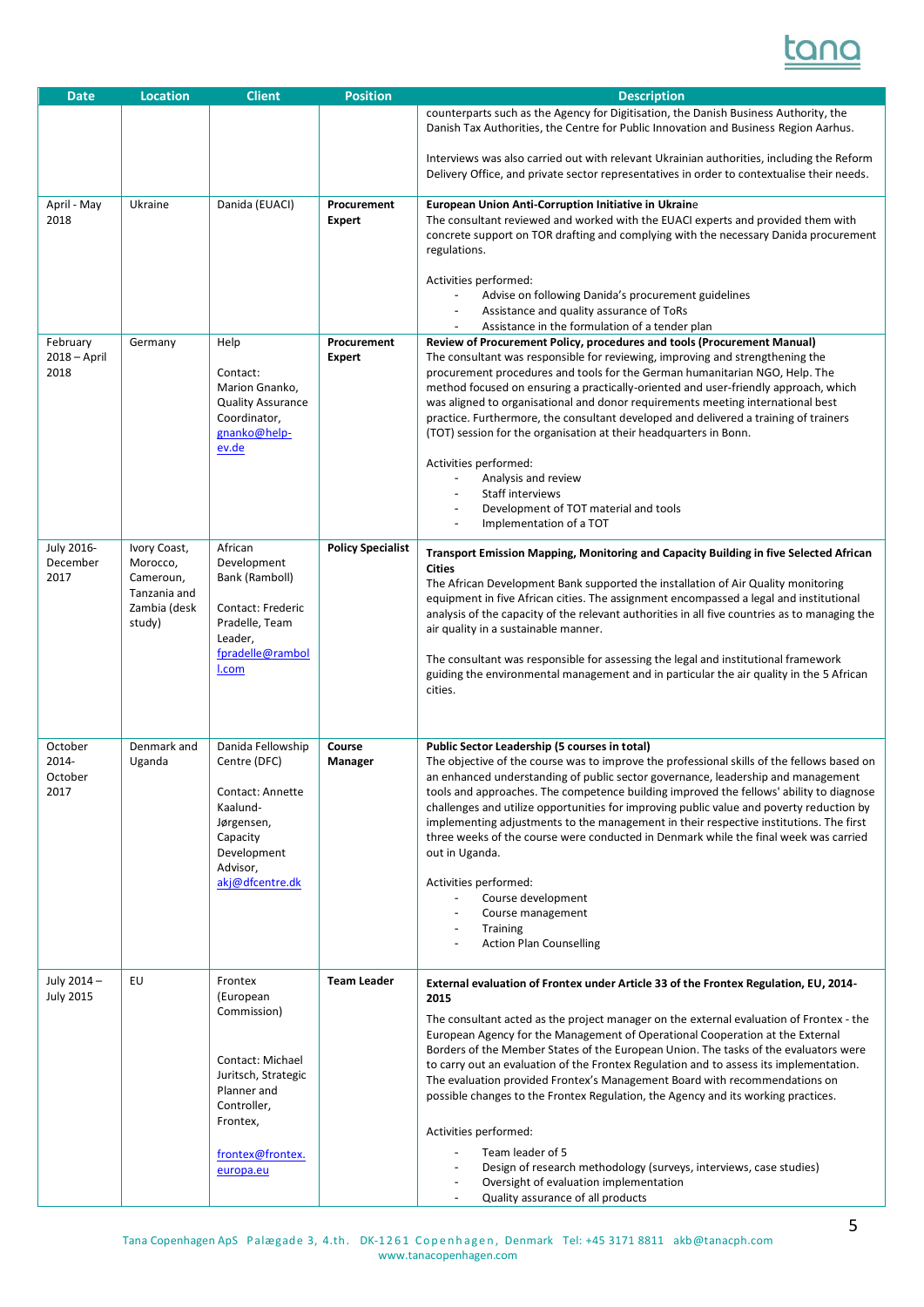

| <b>Date</b>                             | <b>Location</b> | <b>Client</b>                                                           | <b>Position</b>                         | <b>Description</b>                                                                                                                                                                                                                                                                                                                                                                                                                                                                                                  |
|-----------------------------------------|-----------------|-------------------------------------------------------------------------|-----------------------------------------|---------------------------------------------------------------------------------------------------------------------------------------------------------------------------------------------------------------------------------------------------------------------------------------------------------------------------------------------------------------------------------------------------------------------------------------------------------------------------------------------------------------------|
| February                                | Denmark         | <b>DFC</b>                                                              | <b>Team Leader</b>                      | <b>Review of the Master Scholarship Programme</b>                                                                                                                                                                                                                                                                                                                                                                                                                                                                   |
| $2015 - May$<br>2015                    |                 | Contact:<br>Lene Mosegaard,<br>Programme<br>Manager,<br>Im@dfcentre.com |                                         | The objective of the review was to conduct a mid-term assessment of the relevance,<br>effectiveness, efficiency and sustainability of the programme, which offered a Danish<br>master degree to a number of university students from Ghana, Tanzania, Kenya, Uganda<br>and Nepal. The review was to a large extent forward looking and the team was asked to<br>provide recommendations as to how the programme could improve and how DFC could<br>track the individual and institutional impacts of the programme. |
|                                         |                 |                                                                         |                                         | Activities performed:<br>Team leader of 3<br>Design of research methodology (survey and interviews)<br>$\blacksquare$<br>Interviewing<br>Quality assurance of all products                                                                                                                                                                                                                                                                                                                                          |
| <b>March 2014</b><br>– December<br>2014 | EU              | OLAF (EC)                                                               | <b>Anti-Corruption</b><br><b>Expert</b> | Evaluation of the Hercule II Programme, EU, 2014<br>The consultant acted as the evaluation team's anti-corruption expert and was involved in<br>designing surveys, conducting interviews, case studies and analysing the effectiveness,<br>the efficiency, the implementation and the added value of the programme. The purpose                                                                                                                                                                                     |
|                                         |                 |                                                                         |                                         | of the programme was to assist in the fight against fraud, corruption and counterfeiting<br>at EU and national level.                                                                                                                                                                                                                                                                                                                                                                                               |
| October<br>$2014 -$                     | <b>UAE</b>      | Fujairah<br>Municipality                                                | Capacity<br>Development                 | Fujairah Framework Plan 2040 - Business Plan 2015                                                                                                                                                                                                                                                                                                                                                                                                                                                                   |
| November<br>2014                        |                 |                                                                         | specialist                              | The consultant was part of a task force responsible for formulating an implementation<br>strategy for Fujairah Municipality in relation to the initiation of the Fujairah Framework<br>Plan 2040. The consultant was responsible for the establishment of the implementation<br>unit.                                                                                                                                                                                                                               |
| March 2014<br>- April 2014              | Ghana           | <b>DFC</b>                                                              | Consultant                              | Follow-up on DFC's course in Financial Management & Good Governance in the Public<br>Sector                                                                                                                                                                                                                                                                                                                                                                                                                         |
|                                         |                 |                                                                         |                                         | The consultant conducted individual counselling to previous participants from Ghana in<br>their own environment. The purpose of the mission was to establish the progress with<br>the participants' Action Plans and help them further in the implementation phase.                                                                                                                                                                                                                                                 |
| <b>March 2009</b><br>- March            | Denmark         | <b>DFC</b>                                                              | Course<br>Manager                       | <b>Meeting Development Goals: Results-based Management for Sustainable Development</b><br>(7 courses)                                                                                                                                                                                                                                                                                                                                                                                                               |
| 2014                                    |                 |                                                                         |                                         | The consultant acted as course manager with overall responsibility of the course.<br>Further, the consultant held lectures on anti-corruption, public procurement and<br>Logical Framework Analysis in relation to development assistance. The consultant<br>facilitated part of the evaluation of the overall course and arranged study trips for the<br>participants.                                                                                                                                             |
| May 2013-                               | Saudi Arabia    | AECOM                                                                   | <b>Discipline Lead</b>                  | Jeddah Environmental and Social Master Plan (JESMP)                                                                                                                                                                                                                                                                                                                                                                                                                                                                 |
| December<br>2013                        |                 | Arabia/Saudi<br>Aramco                                                  |                                         | The consultant was responsible for the team conducting the capacity needs assessment<br>of the current regulatory and institutional structure in relation to environmental<br>management in Jeddah. Further, the team developed recommendations to a revised<br>integrated regulatory and institutional framework in Jeddah.                                                                                                                                                                                        |
| October<br>$2012 -$                     | Greenland       | Ministry of<br>Industry and                                             | <b>Trainer</b>                          | Consultancy to Greenlandic businesses and potential suppliers to the large-scale<br>industry                                                                                                                                                                                                                                                                                                                                                                                                                        |
| December<br>2013                        |                 | Labour                                                                  |                                         | The consultant acted as project manager for the project component concerning the<br>development of the capacity building services to be delivered to small and medium sized<br>Greenlandic enterprises in 2013. The initiatives included one basic and three specialized<br>"trails" (partnerships; procurement and contracts; competence development).                                                                                                                                                             |
| June 2012-<br>February                  | Zimbabwe        | World Bank                                                              | <b>Assistant Team</b><br>Leader         | Capacity Needs Assessment and Capacity Development Plan for Public Procurement<br><b>Institutions in Zimbabwe</b>                                                                                                                                                                                                                                                                                                                                                                                                   |
| 2013                                    |                 |                                                                         |                                         | The assessment included inter alia assessment of 25 procuring entities in terms of their<br>procurement function, vacancy levels, current and projects procurement workload, staff<br>skills and short and long-term training requirements.                                                                                                                                                                                                                                                                         |
| June - July                             | Ethiopia (EU)   | Ministry of                                                             | <b>Trainer</b>                          | Tailor-made Short-Term Training for NAO staff of Ministry of Finance, Ethiopia                                                                                                                                                                                                                                                                                                                                                                                                                                      |
| 2012                                    |                 | Finance                                                                 |                                         | The consultant delivered training in anticorruption and procurement in particular in<br>relation to the practices in the European Union (the PRAG).                                                                                                                                                                                                                                                                                                                                                                 |
| February                                | EU              | Fundamental                                                             | <b>Evaluator</b>                        | <b>External Evaluation of Fundamental Rights Agency</b>                                                                                                                                                                                                                                                                                                                                                                                                                                                             |
| $2012 -$<br>October<br>2012             |                 | <b>Rights Agency</b><br>(FRA)                                           |                                         | The objective of the assignment was to evaluate the effectiveness, efficiency, added<br>value, utility, coordination and coherence of the contribution made by the<br>Fundamental Rights Agency. As team member the consultant was responsible for<br>developing the survey circulated to the external and internal stakeholders of FRA and<br>other data collection tools. Further, the consultant analysed the findings and presented<br>conclusions to the client and other stakeholders.                        |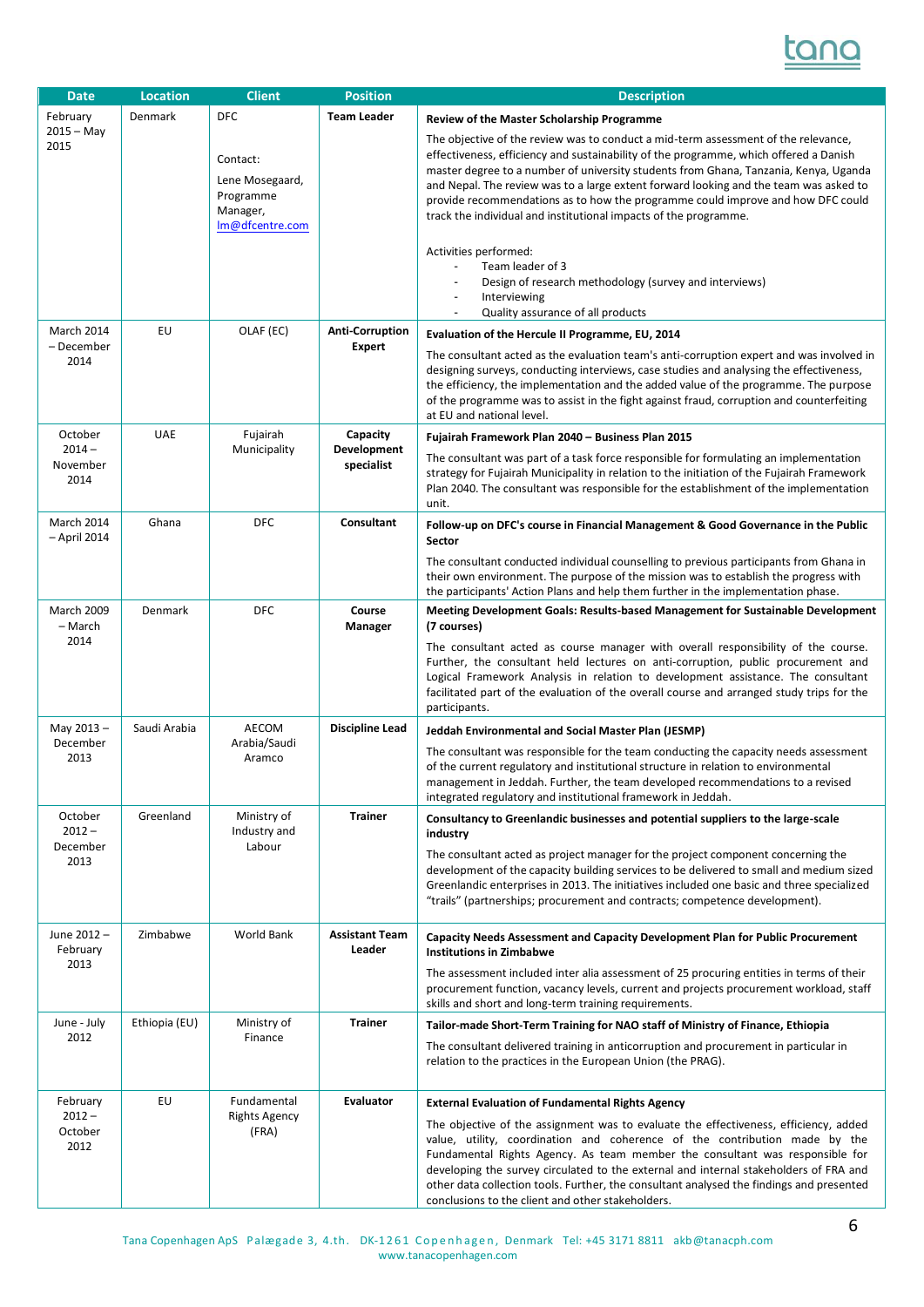

| <b>Date</b>                      | <b>Location</b>     | <b>Client</b>                                                                        | <b>Position</b>                         | <b>Description</b>                                                                                                                                                                                                                                                                                                                                                                                                                                                                                                                                                                         |
|----------------------------------|---------------------|--------------------------------------------------------------------------------------|-----------------------------------------|--------------------------------------------------------------------------------------------------------------------------------------------------------------------------------------------------------------------------------------------------------------------------------------------------------------------------------------------------------------------------------------------------------------------------------------------------------------------------------------------------------------------------------------------------------------------------------------------|
| May 2011-                        | South Sudan         | <b>WB</b>                                                                            | <b>Team Leader</b>                      | South Sudan Procurement Assessment Report (SSPAR)                                                                                                                                                                                                                                                                                                                                                                                                                                                                                                                                          |
| September<br>2011                |                     | Contact: Richard<br>Olowo,<br>Procurement<br>Specialist,<br>rolowo@worldba<br>nk.org |                                         | As Team Leader the consultant was responsible for a four-man team conducting an<br>assessment of the public procurement system in South Sudan based on the OECD/DAC<br>methodology including the risks of corruption both at the national level and in three<br>regions. The assessment was followed up by a validation process and the development<br>of a capacity development plan to assist the central agencies in South Sudan to<br>strengthen the procurement system.                                                                                                               |
| October                          | Ethiopia            | <b>WB</b>                                                                            | <b>Assistant Team</b>                   | <b>Country Procurement Assessment Report (CPAR)</b>                                                                                                                                                                                                                                                                                                                                                                                                                                                                                                                                        |
| $2010 -$<br>September<br>2011    |                     | Contact: Richard<br>Olowo,<br>Procurement<br>Specialist,<br>rolowo@worldba<br>nk.org | Leader                                  | The consultant was part of a three-man team conducting an assessment of the public<br>procurement system in Ethiopia based on the OECD/DAC methodology both at the<br>national level and in specific regions. The assessment was followed up by a validation<br>process and the development of a capacity development plan to assist the central<br>agencies in Ethiopia to strengthen the procurement system.                                                                                                                                                                             |
| December<br>$2010 - May$<br>2011 | EU (desk<br>study)  | EU                                                                                   | <b>Anti-Corruption</b><br><b>Expert</b> | Evaluation of OLAF's dynamic approach to fraud-proofing<br>Evaluation of the approach set out in the "Commission communication on Prevention of<br>fraud by building on operation results, a dynamic approach to fraud-proofing", COM<br>(2007) 806. The evaluation included an overall assessment about the implementation of<br>the 2007 Communication paying particularly attention to the impact of the products<br>delivered by OLAF on stakeholders. The evaluation also identified key lessons of the<br>process used to deliver such products and proposed practical improvements. |
| January                          | Kosovo              | EU (ECLO)                                                                            | <b>Project Director</b>                 | <b>Support to Anti-Corruption Institutions in Kosovo</b>                                                                                                                                                                                                                                                                                                                                                                                                                                                                                                                                   |
| $2009 -$<br><b>March 2011</b>    |                     |                                                                                      |                                         | The consultant managed a large scale implementation project concerned with<br>strengthening the institutional and operational capacity of the Kosovo Anti-Corruption<br>Agency (KAA). Also the project assessed the current situation of the anti-corruption<br>legislation framework including recommendations for strengthening the legal<br>framework. Finally, the project dealt with the development of policies and measures to<br>systematically tackle corruption and increase public awareness.                                                                                   |
| May 2010-                        | Russia              | Danida                                                                               | <b>Project Director</b>                 | Support to Financial Services in Kaliningrad and Pskov Regions, Phase 2                                                                                                                                                                                                                                                                                                                                                                                                                                                                                                                    |
| December<br>2010                 |                     |                                                                                      |                                         | The consultant took over the management of the three year project in May 2010. The<br>project had three overall components focusing on establishing a credit guarantee fund,<br>building the capacity of financial institutions through training and advisory services, and<br>introducing pilot schemes in rural areas in terms of supporting credit cooperatives.                                                                                                                                                                                                                        |
| February<br>$2010 -$<br>December | Papua New<br>Guinea | UNDP / AusAid                                                                        | <b>Assistant Team</b><br>Leader         | Procurement Benchmarking and Capacity Self-Assessment, and Formulation of a<br>Procurement Capacity Development Strategy for the Government of Papua New<br>Guinea (PNG)                                                                                                                                                                                                                                                                                                                                                                                                                   |
| 2010                             |                     | (Central Supply &<br>Tenders' Board -<br>CSTB)                                       |                                         | The consultant was part of the core team which is set out to benchmark the public<br>procurement system in PNG against international standards, measure the progress in the<br>country since the last World Bank Country Procurement Assessment Report (CPAR) and<br>to prepare a detailed capacity development plan.                                                                                                                                                                                                                                                                      |
| August 2009                      | Ethiopia            | Federal Ethics and                                                                   | <b>Anti-Corruption</b>                  | Developing Ethics and Anti-Corruption Policy and Training Manual Hand Book                                                                                                                                                                                                                                                                                                                                                                                                                                                                                                                 |
| – February<br>2010               | (Desk study)        | Anti-Corruption<br>Commission                                                        | <b>Expert</b>                           | The consultant was responsible for developing three stand-alone modules of the training<br>manual targeted towards the public service, the private sector and civil society<br>organisations. Further, the consultant was responsible for quality assuring the core<br>manual and finalising the team's input.                                                                                                                                                                                                                                                                             |
| October                          | Bangladesh          | Danida (RDE                                                                          | Procurement                             | Procurement Capacity Development Plan for Danida Sector Programmes in Bangladesh                                                                                                                                                                                                                                                                                                                                                                                                                                                                                                           |
| $2009 -$<br>November<br>2009     |                     | Dhaka)                                                                               | Expert                                  | The aim of the project was to address the capacity gaps identified by the Capacity<br>Assessment Mission in two Danida Sector Programmes in Bangladesh. The consultant<br>participated in a one week mission to Dhaka where the main objectives were to validate<br>and adjust procurement capacity development strategies, to establish a tangible<br>implementation roadmap and to create broad ownership of and commitment to the<br>implementation process.                                                                                                                            |
| June 2009-<br><b>July 2009</b>   | <b>Belarus</b>      | Sida (Noah's Arc)                                                                    | <b>Faclitator</b>                       | Facilitating a LFA workshop on the out-phasing of the "The Bell - Cooperation between<br><b>Noah's Arc and BPC</b>                                                                                                                                                                                                                                                                                                                                                                                                                                                                         |
|                                  |                     |                                                                                      |                                         | The consultant conducted a three day workshop for 15 key representatives from the<br>Belarusian NGO, BPC, and the project manager from the Swedish NGO, Noah's Arc. The<br>cooperation between the NGO's concerned a number of capacity building activities in<br>relation to the fight against HIV/AIDS in Belarus. The consultant conducted lectures on<br>the Logical Framework Analysis methodology and facilitated the discussions during the<br>workshop.                                                                                                                            |